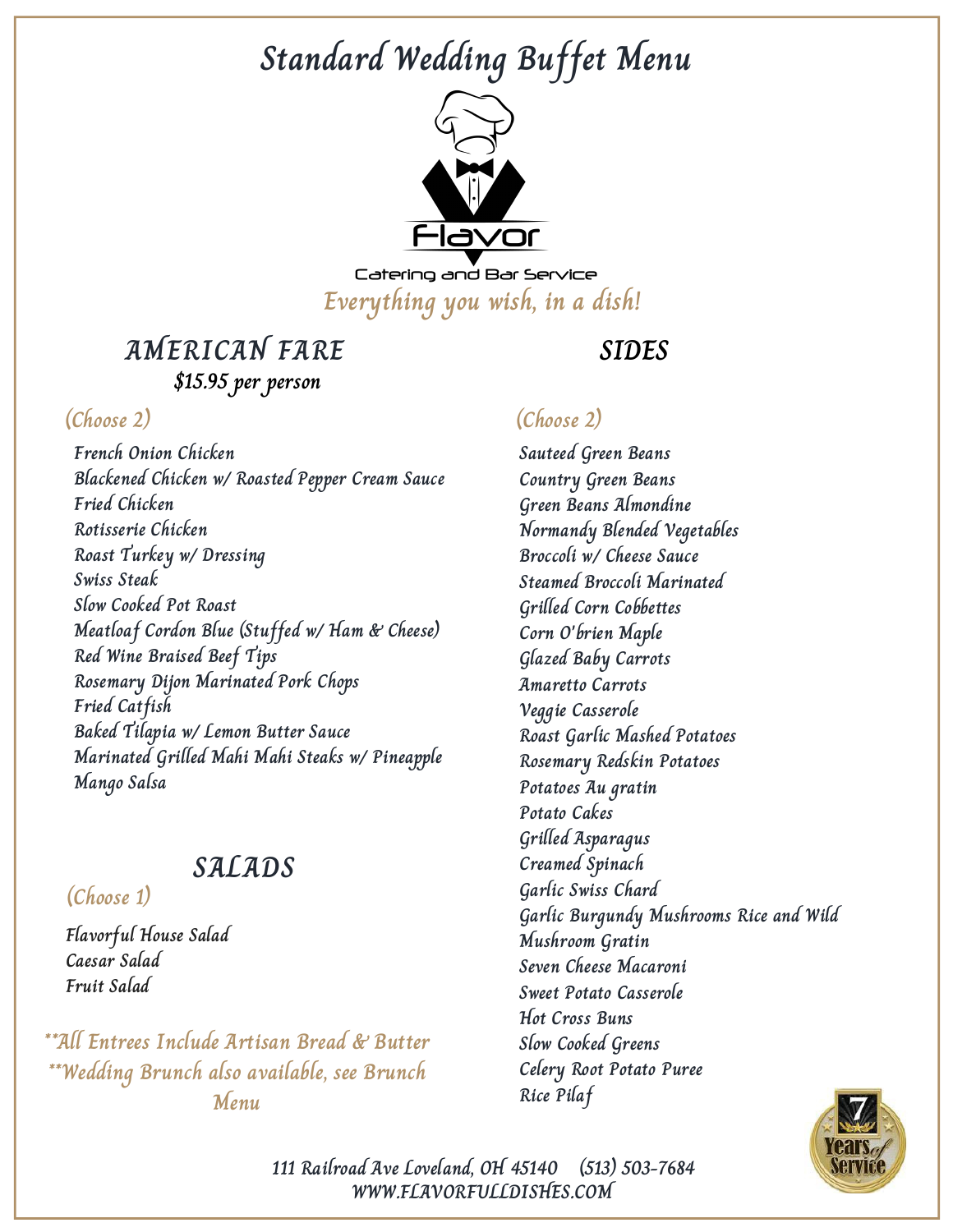

Catering and Bar Service **Everything you wish, in a dish!**

# **AROUND THE WORLD FARE**

**\$16.95 per person**

### **(Choose 2) (Choose 2)**

**Asian Ginger Grilled Chicken Hungarian Beef Goulash Over Egg Noodles Malaysian Beef w/ Peanut Sauce Chicken Satay w/ Peanut Sauce Indian Tandoori Grilled Chicken & Vegetables Chinese Char Siu Pork Spare Ribs Coconut Crusted Mahi Mahi Tortilla Crusted Chicken w/ Key Lime Sauce Swiss Steak Seafood Newburg Beef Stuffed Peppers Polish Grilled Sausage w/ Sauerkraut Turkey Schnitzel Five Spice Roasted Duck \*\$2 extra per person\* Sliced Beef Teriyaki**

**SIDES**

**Sesame Green Beans Grilled Vegetable Medley Sauteed Zucchini w/ Tomatoes & Fresh Basil Grilled Asparagus w/ Wild Mushrooms Creamed Cauliflower w/ Prosciutto Herb & Panko Crusted Mac & Cheese Duchess Potatoes Wild Rice Risotto Curried Grilled Vegetables**

**\*\*All Entrees Include Artisan Bread & Butter**

### **SALADS**

### **(Choose 1)**

**Flavorful House Salad Caesar Salad Fruit Salad**



**WWW.FLAVORFULLDISHES.COM 111 Railroad Ave Loveland, OH 45140 (513) 503-7684**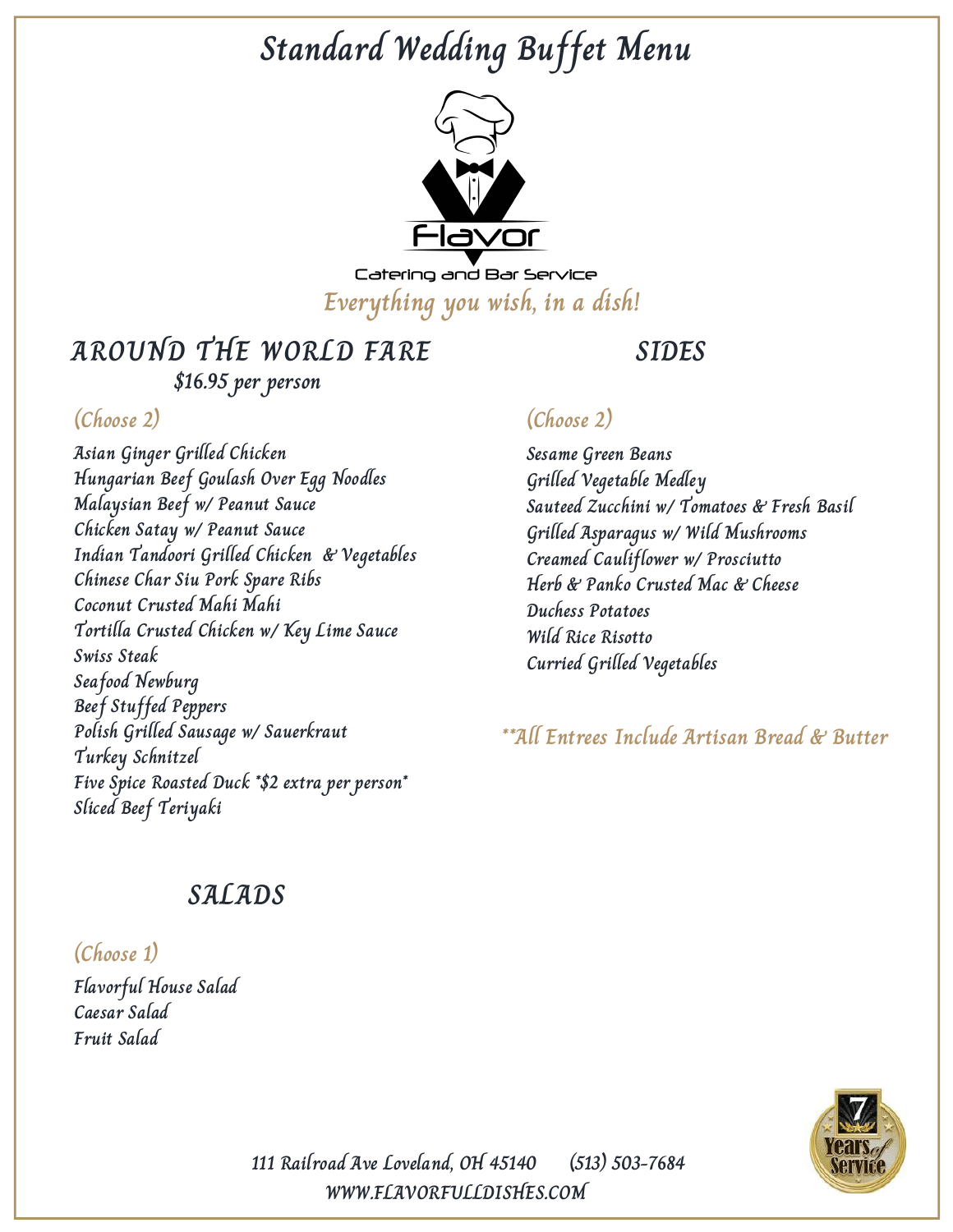

Catering and Bar Service **Everything you wish, in a dish!**

**ITALIAN FARE \$15.95 per person**

### **(Choose 2)**

**Chicken Parmesan Eggplant Parmesan Chicken Marsala Chicken Cordon Blue Alfredo Three Meat Lasagna Veggie Lasagna Seafood Lasagna Penne Bolognese Italian Sausage Meatballs Roasted Salman Loin w/ Creamy Pesto & Pomodoro sauce**

### **SIDES**

### **(Choose 2)**

**Italian Herb Scented Vegetables Ratatouille Rosemary Redskin Potatoes Celery Root Mashed Potatoes Grilled Broccolini Creamy Risotto Swiss Chard**

**\*\*All Entrees Include Garlic Bread**

### **SALADS**

**(Choose 1)**

**Flavorful House Salad Caesar Salad Fruit Salad**



**111 Railroad Ave Loveland, OH 45140 (513) 503-7684 WWW.FLAVORFULLDISHES.COM**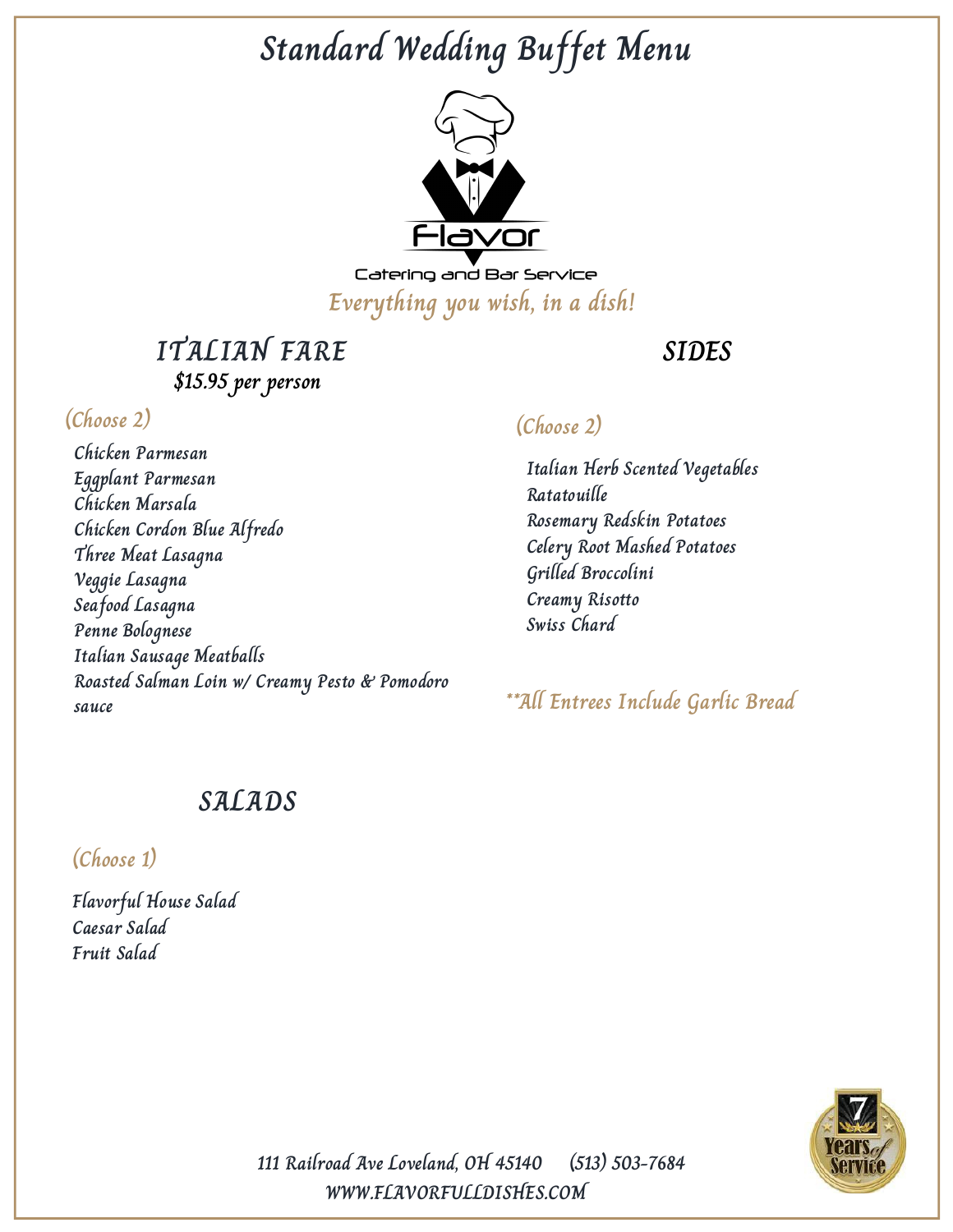

Catering and Bar Service **Everything you wish, in a dish!**

# **COCKTAIL HOUR**

**Choose Four items- \$6.00 per person or Choose Eight items- \$8.00 per person**

## **HOT HORS D'OEUVRES**

**Pretzel Buckeyes w/ Craft Beer Cheese Heirloom Tomato Bruschetta w/ Smoked Mozzarella Swedish Meatballs House Chips With Dip, ( Choice up to two dips)- Spinach Artichoke - Buffalo Chicken - Quesa - Pumpkin ( Seasonal) - BaBa Ganoush/ Tabouli - Crab Dip (\$2 extra) Bourbon Brown Sugar Bacon Wraps Ranch Seasoned Chicken Fingers Buffalo Chicken Rolls Loaded Potato Bites Veggie/Cheese Quesadillas Beef or Chicken Epanadas ( \$2 extra)**

## **COLD HORS D'OEUVRES**

**Add, Cocktail Hour, \$6 per person (Choose 4)\$8 per person ( Choose 8) Cold Veggie Shooters Fresh Fruit Kabobs Charcuterie Meat/ Cheese Platter Assorted Cheese Platter Boursin Walnut Grape Truffles Caprese Kabobs Assorted Popcorn Shrimp Cocktail Cups Assorted Homemade Sushi 9 ( \$2 extra)**

# **DESSERT OPTIONS**

### **Individually Priced or Choose Four - \$5.50 per person**

**Wedding Cake (Average)- \$3.00-\$5.00 per person Assorted Doughnut Bar-\$3.50 per person Assorted Mini Cheesecakes- \$3.50 per person Assorted Dessert Bites- \$3.50 per person** (Brownies, Cookies, Lemon Bars, Blondies, Mini Cupcakes)

**Homemade Mini Cobblers- \$3.50 per person** (Apple, Peach, Blueberry, Strawberry Rhubarb) **Custom Monogrammed Cookies- \$4.00 per person Assorted Cake Pops- \$4.00 per person Gourmet Assorted Cupcakes-\$4.00 per person**



**111 Railroad Ave Loveland, OH 45140 (513) 503-7684 WWW.FLAVORFULLDISHES.COM**